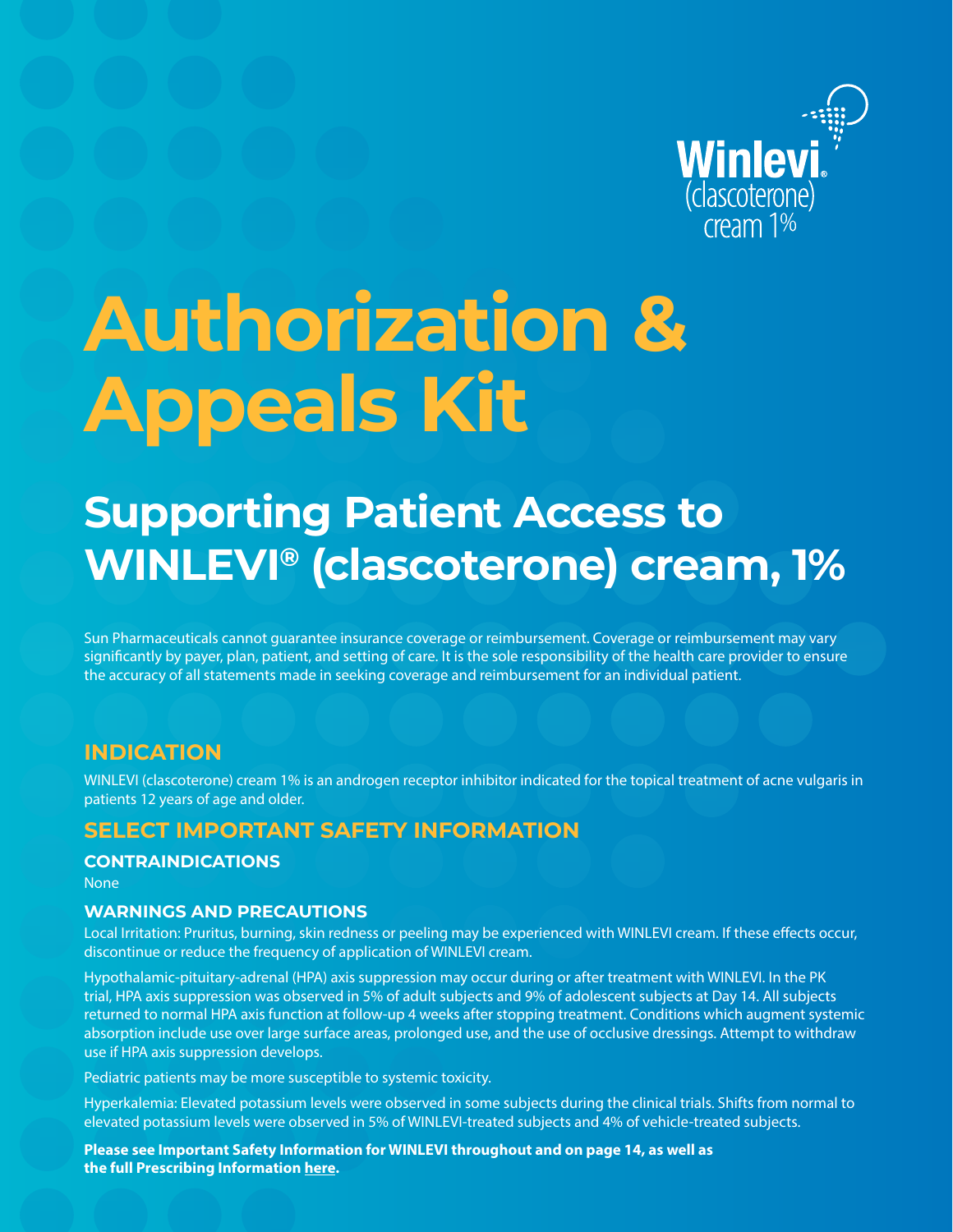# **Resource Overview**

This kit has been created to provide information and sample letters that can be used to help you communicate with health plans about prior authorization (PA) or appeal issues related to WINLEVI.



# **Table of Contents**

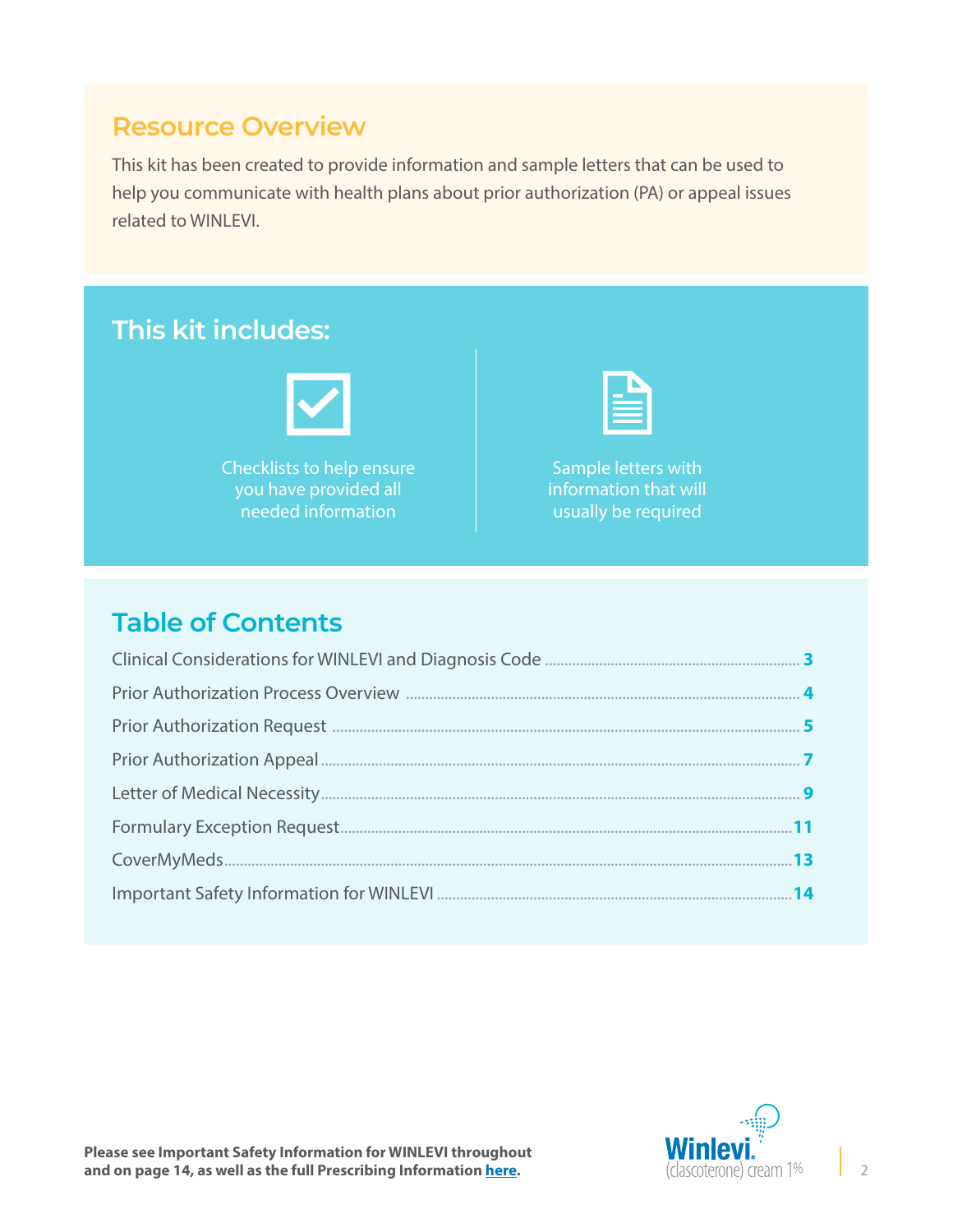# <span id="page-2-0"></span>**Clinical Considerations for WINLEVI and Diagnosis Code**

**The First and Only Topical Androgen Receptor Inhibitor Indicated for the Treatment**  of Acne Vulgaris, Addressing a Long-Standing Gap in Acne Treatment<sup>1,2</sup>

## **Clinical Efficacy of WINLEVI in Patients With Acne Vulgaris at Week 122**

|                            |                                  | <b>Trial 1</b>              |                             | <b>Trial 2</b>              |                             |
|----------------------------|----------------------------------|-----------------------------|-----------------------------|-----------------------------|-----------------------------|
|                            |                                  | <b>WINLEVI</b><br>$(n=342)$ | <b>VEHICLE</b><br>$(n=350)$ | <b>WINLEVI</b><br>$(n=367)$ | <b>VEHICLE</b><br>$(n=362)$ |
|                            | <b>IGA Success*</b>              | 18.8%                       | 8.7%                        | 20.9%                       | 6.6%                        |
|                            | Difference From Vehicle (95% CI) |                             | 10.1% (4.1%, 16.0%)         |                             | 14.3% (8.9%, 19.7%)         |
|                            |                                  |                             |                             |                             |                             |
| Noninflammatory<br>Lesions | <b>Mean Absolute Reduction</b>   | 20.4                        | 13.0                        | 19.5                        | 10.8                        |
|                            | Difference From Vehicle (95% CI) | $7.3$ (3.5, 11.1)           |                             | 8.7(4.5, 12.4)              |                             |
|                            | <b>Mean Percent Reduction</b>    | 32.6%                       | 21.8%                       | 29.6%                       | 15.7%                       |
|                            | Difference From Vehicle (95% CI) | 10.8% (3.9%, 17.6%)         |                             | 13.8% (7.5%, 20.1%)         |                             |
|                            |                                  |                             |                             |                             |                             |
|                            | Mean Absolute Reduction          | 19.3                        | 15.4                        | 20.1                        | 12.6                        |
|                            | Difference From Vehicle (95% CI) | 3.9(1.3, 6.5)               |                             | 7.5(5.2, 9.9)               |                             |
| Inflammatory<br>Lesions    | <b>Mean Percent Reduction</b>    | 44.6%                       | 36.3%                       | 47.1%                       | 29.7%                       |
|                            | Difference From Vehicle (95% CI) | $8.3\%$ (2.2%, 14.4%)       |                             | 17.5% (11.8%, 23.1%)        |                             |

**Study Design:** The safety and efficacy of WINLEVI applied twice daily for 12 weeks for the treatment of acne vulgaris were assessed in two identically designed, multicenter, randomized, double-blind, vehicle-controlled clinical trials. A total of 1421 patients 12 years and older with facial acne vulgaris were enrolled. At baseline, patients had a mean inflammatory lesion count of 42.4 and a mean noninflammatory lesion count of 61.4. Additionally, approximately 83% of patients has an IGA score of 3 (moderate).<sup>2</sup> WINLEVI was statistically superior over vehicle for all 3 coprimary endpoints, including IGA success\* and absolute change from baseline in inflammatory and noninflammatory lesion counts. Mean percent change from baseline in total, inflammatory, and noninflammatory lesion counts, and absolute change from baseline in total lesion counts were secondary endpoints.<sup>1</sup>

\*IGA success was defined as at least a 2-point reduction in IGA compared to baseline and an IGA score of 0 (clear) or 1 (almost clear).2

#### **Incidence of New or Worsening Local Skin Reactions Reported by ≥5% of Subjects Treated With WINLEVI After Day 1 in 12-Week Controlled Clinical Trials2**

|                         | <b>WINLEVI</b> ( $n=674^{\dagger}$ ) | <b>VEHICLE</b> $(n=656^+)$ |
|-------------------------|--------------------------------------|----------------------------|
| <b>Erythema/redness</b> | 82 (12.2%)                           | $101(15.4\%)$              |
| <b>Pruritus</b>         | $52(7.7\%)$                          | 54 (8.2%)                  |
| <b>Scaling/dryness</b>  | 71 (10.5%)                           | 68 (10.4%)                 |

## **ICD-10 Diagnosis Code3:** L70.0: Acne vulgaris

 †The denominators for calculating the percentages were the 674 of 709 subjects treated with WINLEVI and 656 of 712 subjects treated with vehicle in these trials who had local skin reaction results reported after Day 1.<sup>2</sup>

## **SELECT IMPORTANT SAFETY INFORMATION (cont'd) ADVERSE REACTIONS**

Most common adverse reactions occurring in 7% to 12% of patients are erythema/reddening, pruritus and scaling/dryness. Additionally, edema, stinging, and burning occurred in >3% of patients and were reported in a similar percentage of subjects treated with vehicle.

**Please see Important Safety Information for WINLEVI throughout and on page 14, as well as the full Prescribing Information [here](https://www.winlevi-hcp.com/pdf/winlevi-prescribing-information.pdf).**

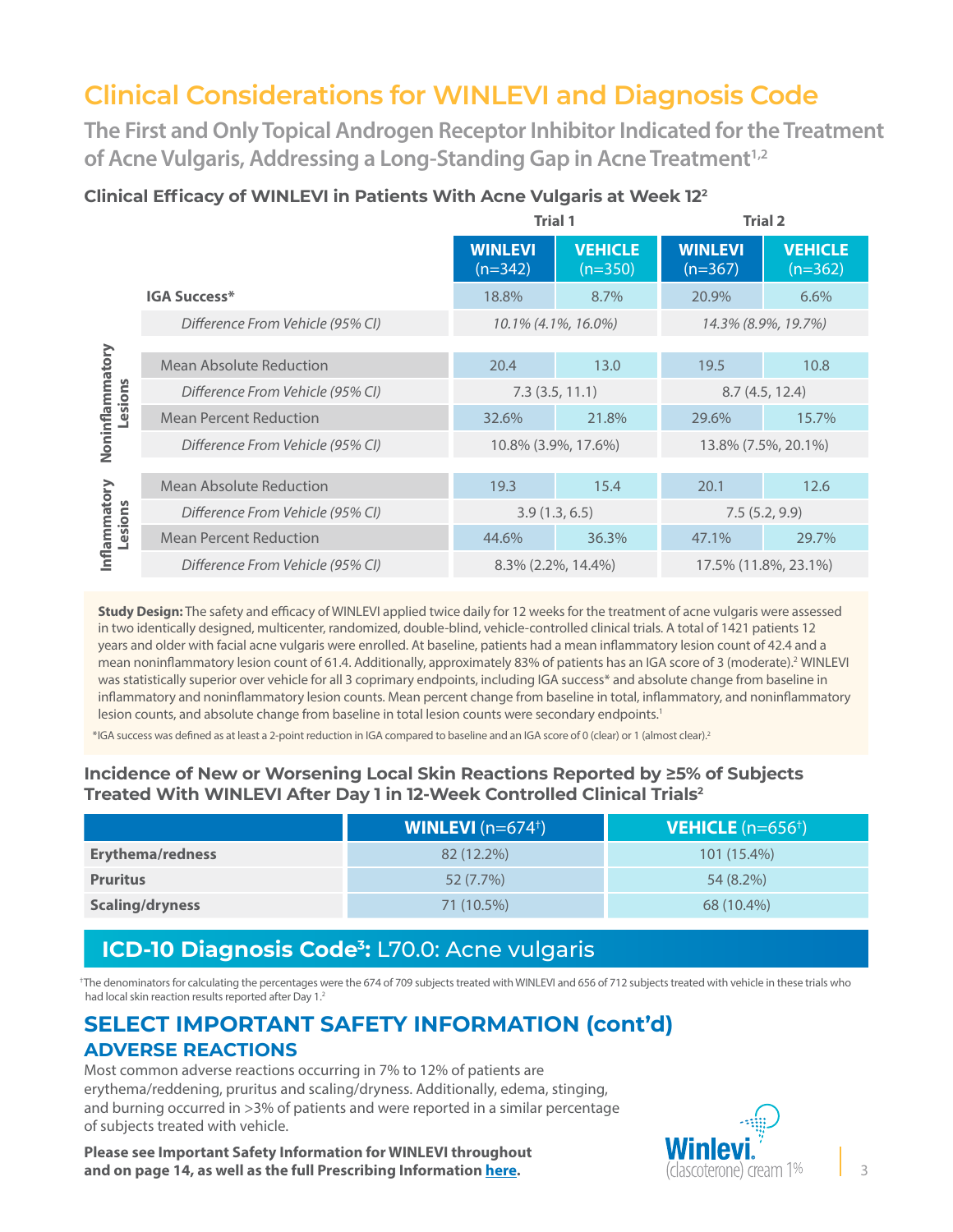# <span id="page-3-0"></span>**Prior Authorization Process Overview**



- **• Claims may reject for PA, step therapy, or non-formulary reasons. Some plans may exclude coverage for acne treatments for patients over a certain age (eg, 25)**
- **• Many payers will allow up to 3 levels of appeals for PA denials. A third level of appeal may include an external review\***
- **• Formulary exclusions may be appealed while appeals for benefit exclusions are generally not available**

\*An external review can also be requested at any point when there are extenuating circumstances.

**Please see Important Safety Information for WINLEVI throughout and on page 14, as well as the full Prescribing Information [here](https://www.winlevi-hcp.com/pdf/winlevi-prescribing-information.pdf).**

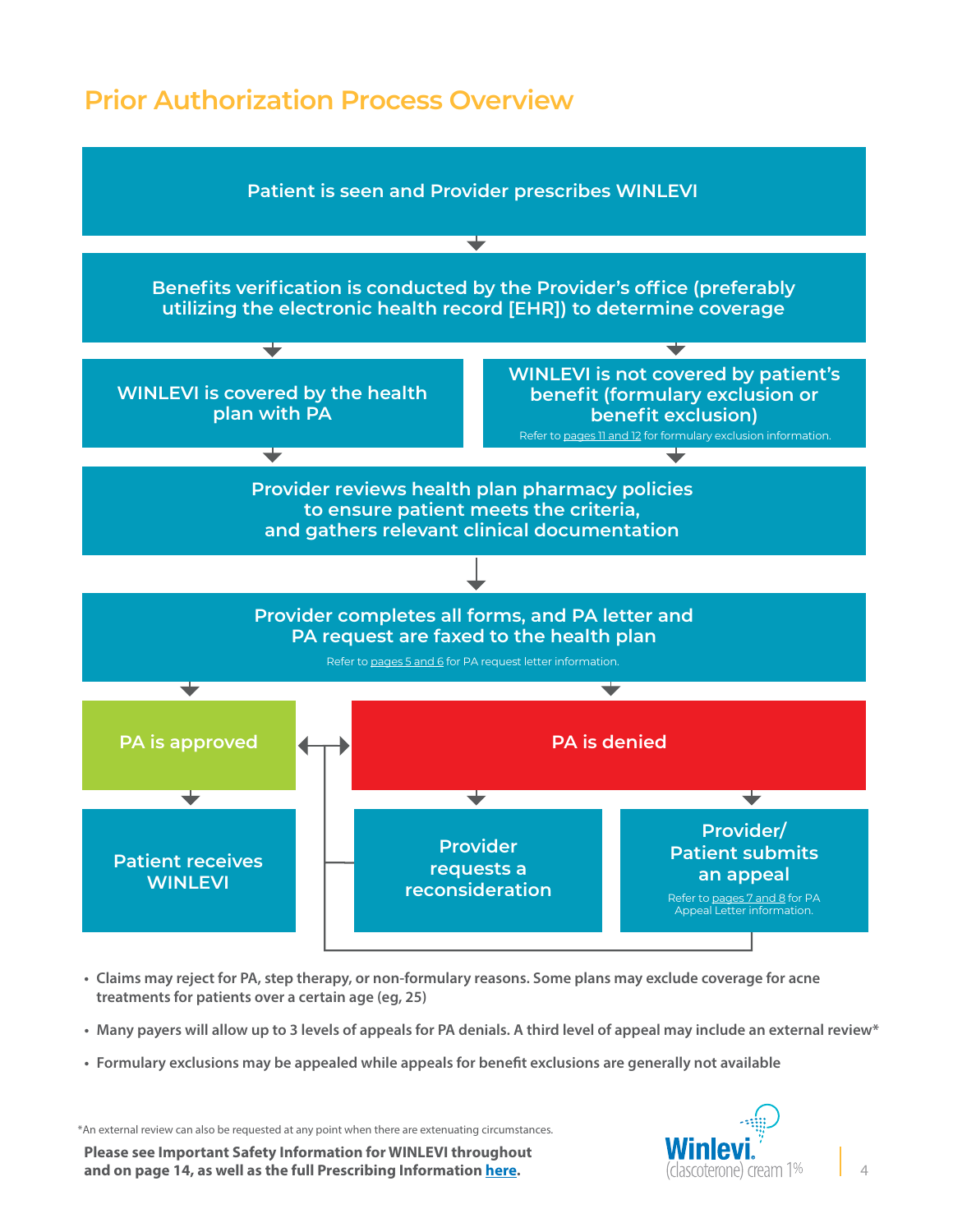# <span id="page-4-0"></span>**Suggestions for a PA Request Letter**

All PA forms should be completed and submitted to the plan by your office. Benefits verifications performed by the customer service center of the patient's plan can identify PA requirements, step therapies, and form requirements.

A PA letter comes from the patient and/or the physician. Fax the PA request to the health plan. Many payers will allow up to 3 levels of appeals for PA denials. Refer to pages 7 and 8 for PA Appeal Letter information.

## **Checklist**

- **Use the health plan's website to locate their PA form**
- **Include the patient's information: name, DOB, sex, policy information**
- **List previous therapies, if applicable**

Explain why each therapy was discontinued and give the duration of therapy for each agent

**Document that all PA requirements of the plan have been met, if applicable**

Provide evidence that the patient is an appropriate candidate for WINLEVI, including, but not limited to:

- Diagnosis of acne vulgaris
- Patient is 12 years of age or older
- **Provide rationale and clinical support for your recommendation.**

Information can include:

- Efficacy and safety data for WINLEVI
- Adverse events/contraindications with other treatment options

- Applicable treatment guidelines (American Academy of Dermatology)
- **Review sample letter format on the next page for additional information**



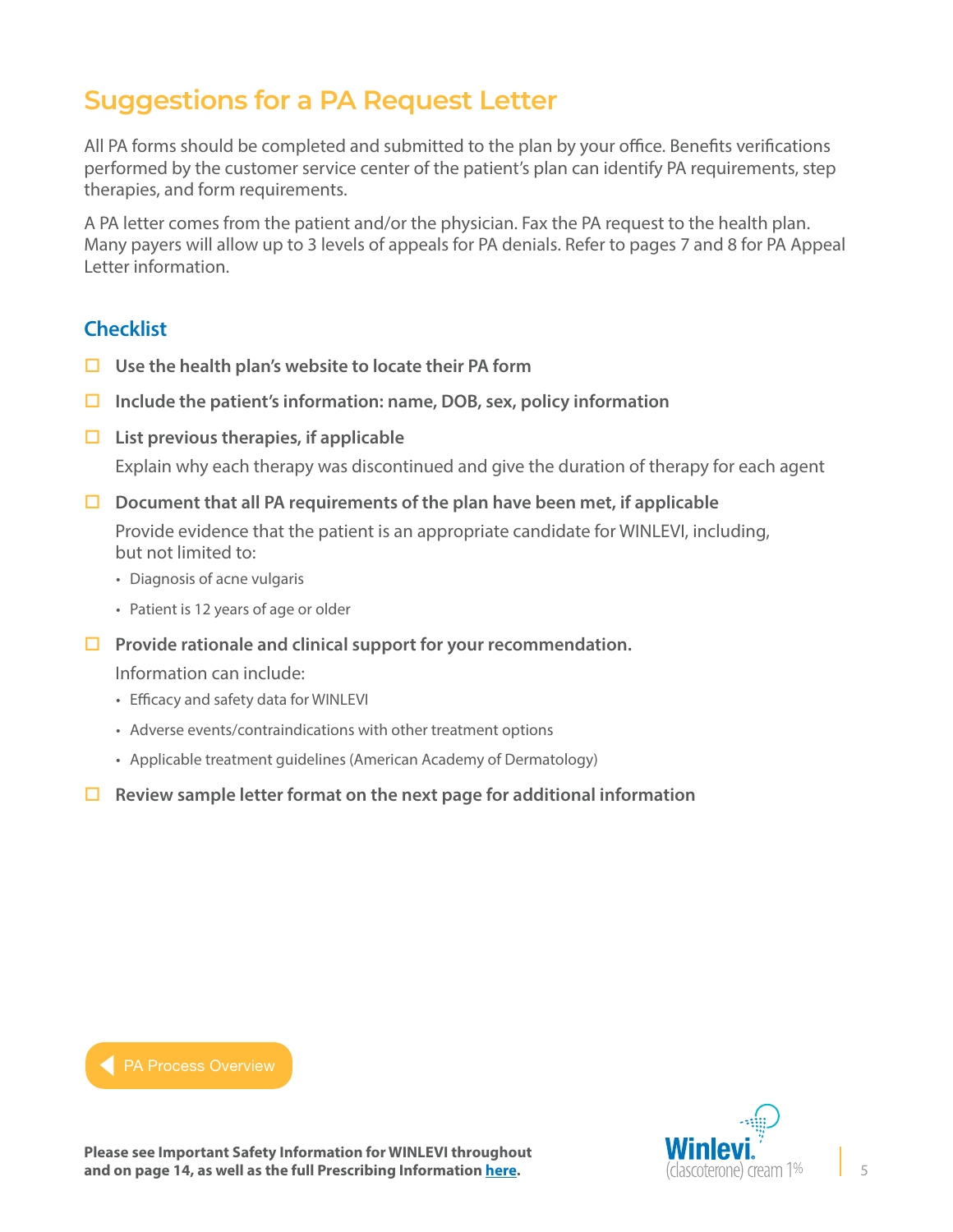## **Sample PA Request Letter for WINLEVI**

[INSERT ON PROVIDER LETTERHEAD]

[Date] [Claims department] RE: [Patient name]

[Name of health plan] Policy number: [Policy number] [Mailing address] Claim number: [Claim number]

Dear [Medical director],

This letter is sent on behalf of [patient's name] to request coverage for WINLEVI for the treatment of acne vulgaris (diagnosis code, L70.0).

[Patient's name] is [a/an] [age]-year-old [male/female] who was diagnosed with acne vulgaris on [date]. [Patient's name] has been in my care since [date] and has previously tried and failed on multiple other treatments including [list any previous treatments].

[Patient's name] meets your prior authorization criteria of:

- Diagnosis of acne vulgaris
- Patient is 12 years of age or older
- [other applicable authorization criteria, including trial and failure of previous therapies and/or other contraindicated therapies]

[Provide a summary of the patient's medical history and current condition, and what factors led you to recommend the use of WINLEVI.] Enclosed you will find other relevant supporting documentation.

Please contact my office by calling [phone number] for any additional information you may require. I look forward to your timely approval.

Enclosures: [WINLEVI Prescribing Information, clinical notes/medical records, American Academy of Dermatology clinical practice guidelines, other supporting documentation]

Sincerely,

[Physician signature] [Insert name]

**[PA Process Overview](#page-3-0)** 

(clascoterone) cream 1%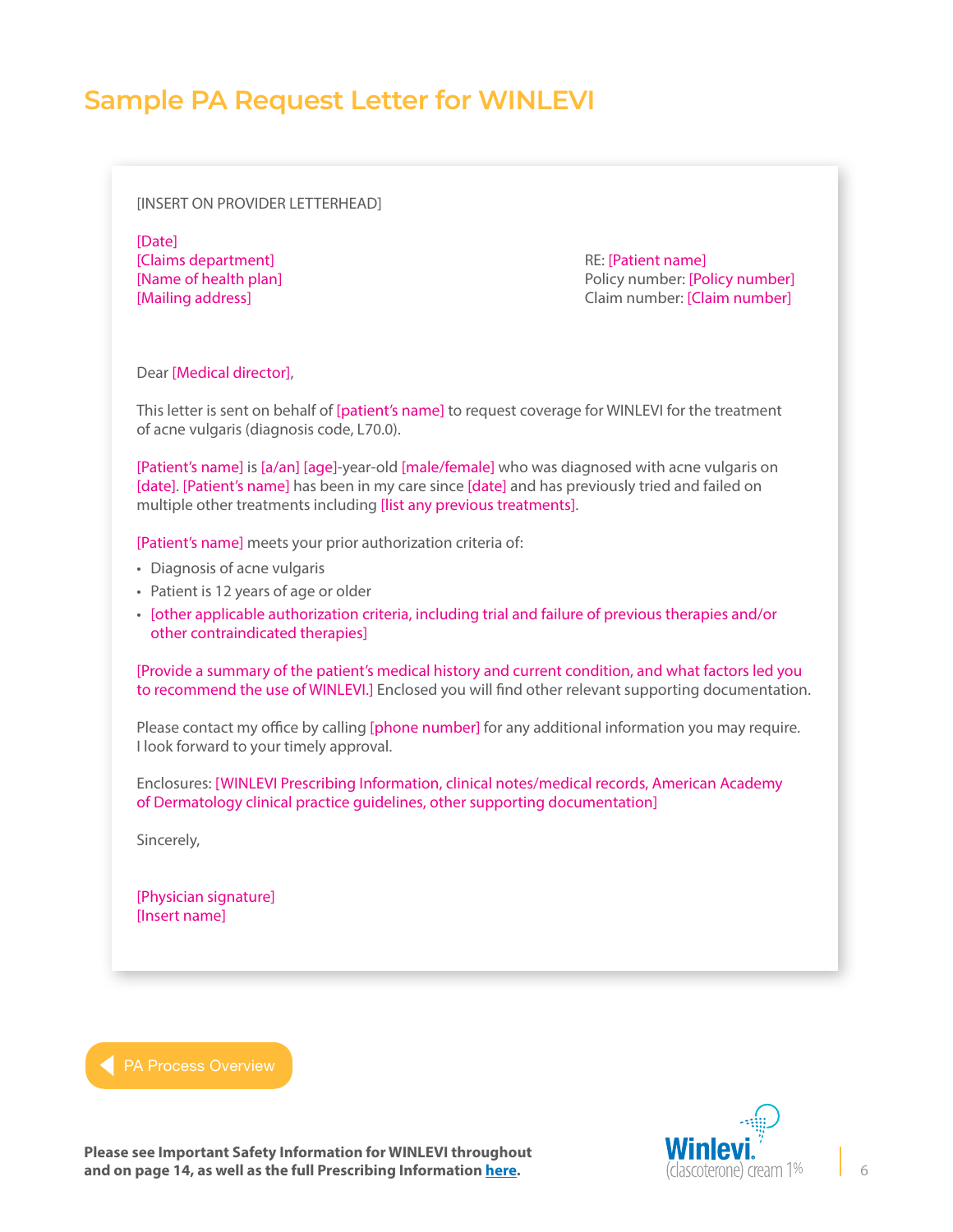# <span id="page-6-0"></span>**Suggestions for a PA Appeal Letter**

This type of letter can be used when a PA request for WINLEVI has been denied. There can be multiple levels of appeals. Please refer to the plan's specific appeal guidelines.

This letter comes from the patient and the physician. It should be submitted along with a copy of the patient's relevant medical records and a Letter of Medical Necessity (see pages 9 and 10). Many payers will allow up to 3 levels of appeals for PA denials.

## **Checklist**

- **Include the patient's information: name, DOB, sex, policy information**
- **Acknowledge that you are familiar with the company's policy and state the reason for the denial**
- **Document that all PA requirements of the plan have been met, if applicable**
	- Diagnosis of acne vulgaris
	- Patient is 12 years of age or older
- **List previous therapies, if applicable**

Explain why each therapy was discontinued and give the duration of therapy for each agent

- **If other agents/treatments are not appropriate for this patient, explain why not (if they have not already been listed as previous therapies)**
- **Provide rationale and clinical support for your recommendation. Information can include:**
	- Efficacy and safety data for WINLEVI
	- Adverse events or contraindications with other treatment options
	- Applicable treatment guidelines (American Academy of Dermatology)
- **Attach a Letter of Medical Necessity (see pages 9 and 10)**

For second- and third-level appeals, it may be helpful to include:

- **The original letter of denial**
- **Specific medical notes in response to the denial**

A third level of appeal may include review by an independent noninsurance-affiliated external review board or hearing

## **[PA Process Overview](#page-3-0)**

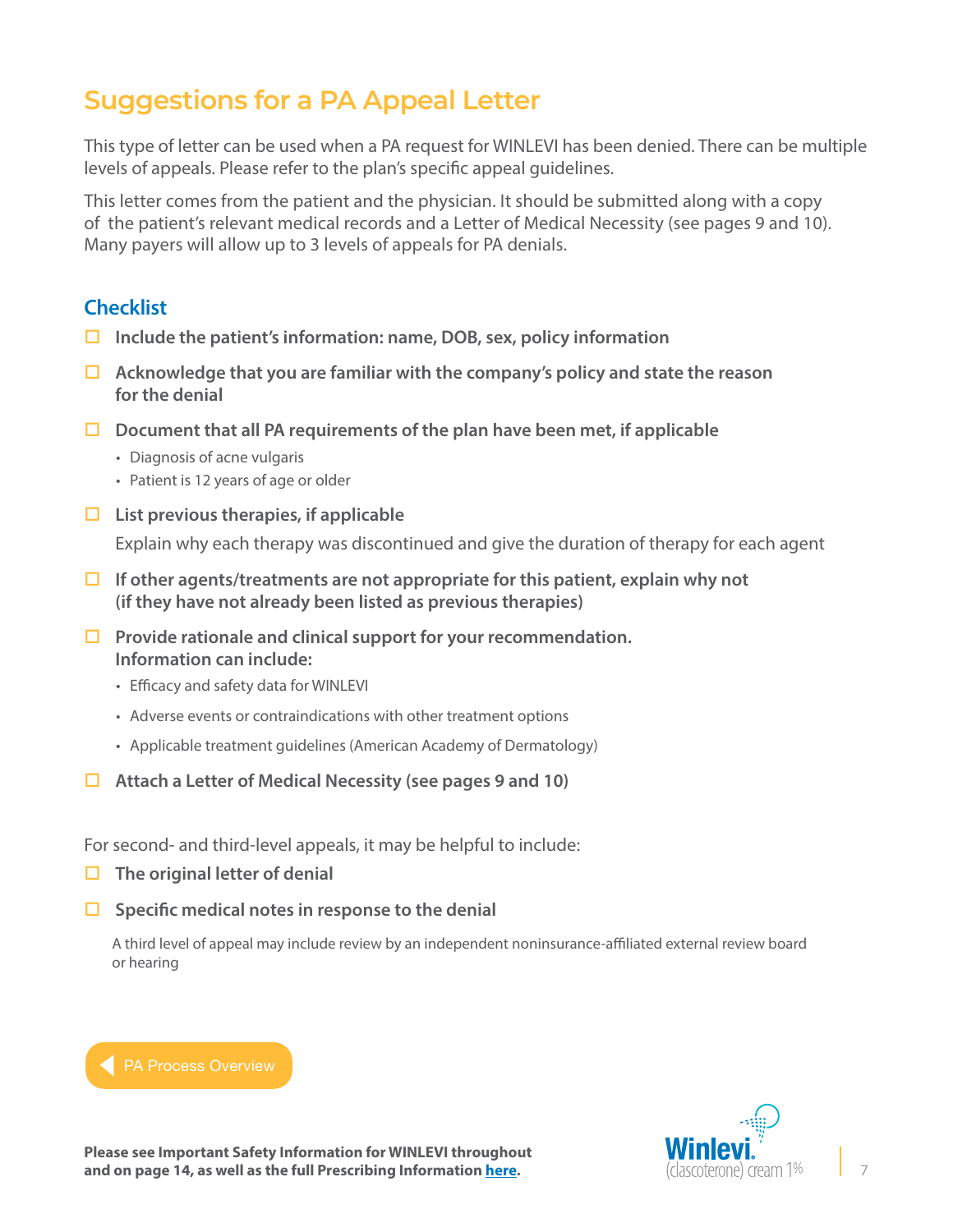# **Sample Letter of Appeal for WINLEVI**

[INSERT ON PROVIDER LETTERHEAD]

[Date] [Claims department] RE: [Patient name]

[Name of health plan] Policy number: [Policy number] [Mailing address] Claim number: [Claim number]

Dear [Medical director],

This letter is sent on behalf of [patient's name] to request an appeal of a denied prior authorization for WINLEVI. According to the denial letter, [name of health plan] denied this prior authorization because [reason from denial letter]. I am asking that you reconsider your denial of coverage for WINLEVI for the treatment of acne vulgaris for [patient's name].

[Patient's name] meets your prior authorization criteria of:

- Diagnosis of acne vulgaris
- Patient is 12 years of age or older
- [other applicable authorization criteria, including trial and failure of previous therapies and/or other contraindicated therapies]

[Provide a summary of the patient's medical history and current condition, and what factors led you to recommend the use of WINLEVI.] Enclosed you will find other relevant supporting documentation.

Please contact my office by calling [phone number] for any additional information you may require in support of this appeal. I look forward to your timely approval.

Enclosures: [WINLEVI Prescribing Information, clinical notes/medical records, American Academy of Dermatology clinical practice guidelines, other supporting documentation]

Sincerely,

[Physician signature] [Insert name]



(clascoterone) cream 1%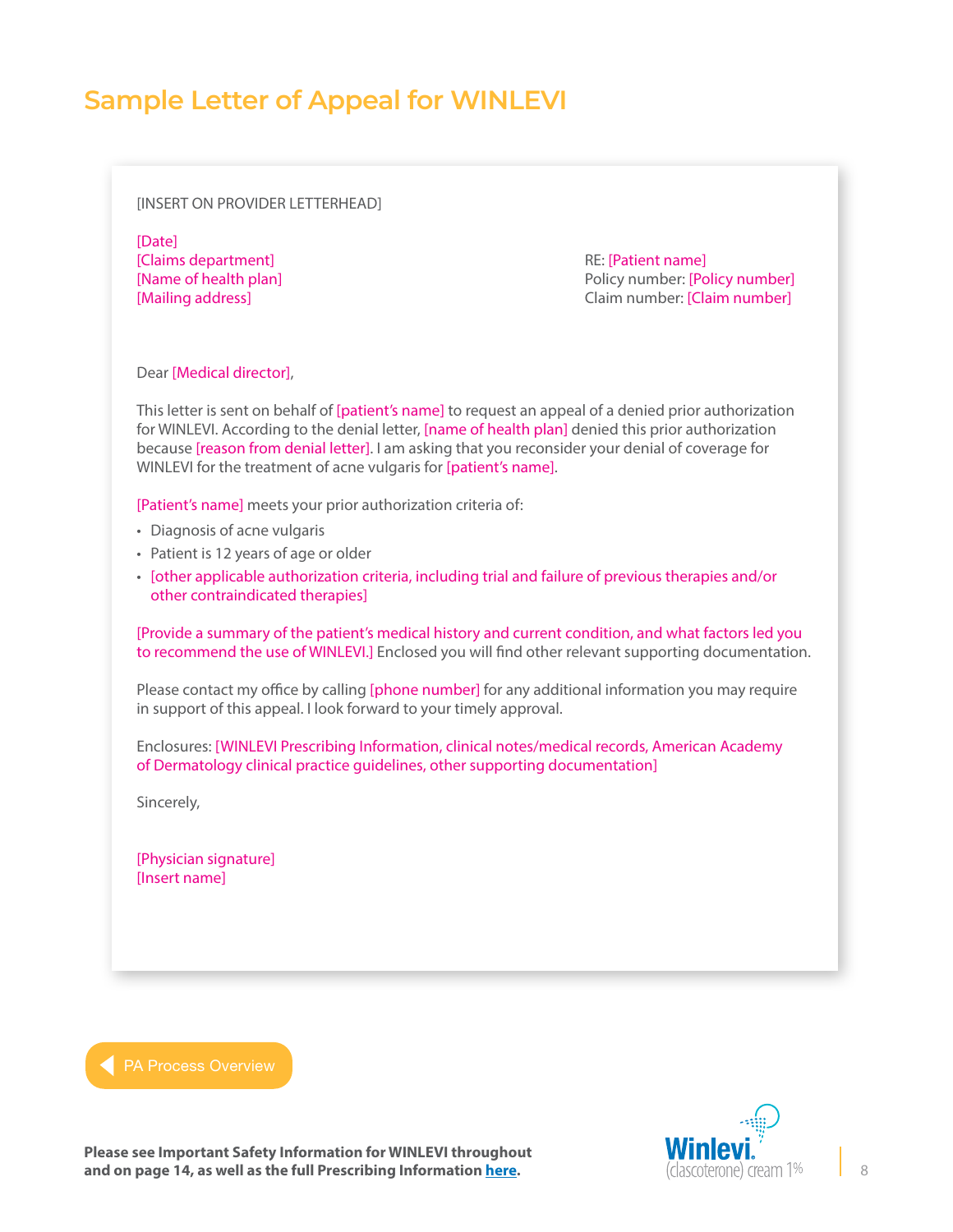# <span id="page-8-0"></span>**Suggestions for a Letter of Medical Necessity**

Some plans require that a Letter of Medical Necessity be submitted along with a PA Appeal Letter (see pages 7 and 8) to support the choice of WINLEVI over agents that are on formulary.

The information provided below and the sample letter on the next page may be helpful to consider as you prepare the letter.

A Letter of Medical Necessity should also accompany a Formulary Exception Request Letter (see pages 11 and 12).

## **Checklist**

- **Include the patient's information: name, DOB, sex, policy information**
- **Include specific diagnosis code for acne vulgaris (L70.0) where appropriate**
- **Clearly state the rationale for treatment with WINLEVI and why it is appropriate for your patient**
- **Be sure to include all the listed documents with the letter when you send it to your patient's insurance provider**
- **List previous therapies, if applicable** Explain why each therapy was discontinued and give the duration of therapy for each agent
- **Explain why formulary-preferred agents are not appropriate if they have not already been listed as previous therapy**
- **Provide rationale and clinical support for your recommendation. Information can include:**
	- Efficacy and safety data for WINLEVI
	- Adverse events/contraindications with other treatment options
	- Applicable treatment guidelines (American Academy of Dermatology)
- **To close the letter, summarize your recommendation, and provide a phone number should any additional information be required**



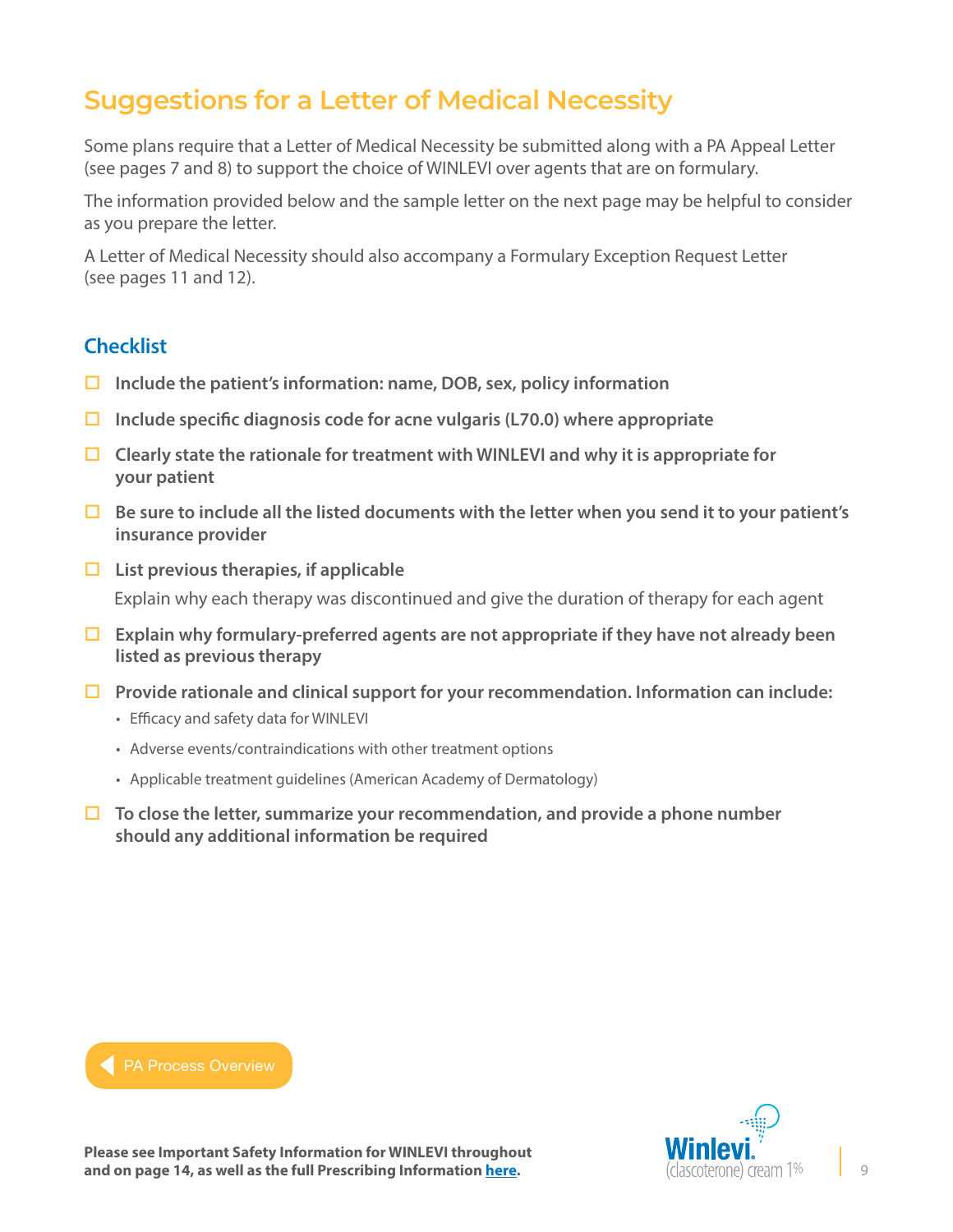## **Sample Letter of Medical Necessity for WINLEVI**

#### [INSERT ON PROVIDER LETTERHEAD]

[Date] [Claims department] **RE:** [Patient name]

[Name of health plan] Policy number: [Policy number] [Mailing address] Claim number: [Claim number]

#### Dear [Medical director],

This letter is sent on behalf of [patient's name] to document that [he/she] has been diagnosed with acne vulgaris (diagnosis code, L70.0) and requires topical treatment with WINLEVI. I am writing to document my patient's medical history and diagnosis and summarize my treatment rationale. Treatment with WINLEVI is medically appropriate and necessary for this patient.

[Patent's name] is [a/an] [age]-year-old [male/female] who was diagnosed with acne vulgaris on [date]. [Patient's name] has been in my care since [date] and has previously tried and failed on multiple other treatments including [list any previous treatments].

[Provide a summary of the patient's medical history and current condition, contraindications to other treatments, and what factors led you to recommend the use of WINLEVI.]

WINLEVI [was/will be] prescribed to [patient's name] for the treatment of acne vulgaris. Enclosed you will find other relevant supporting documentation.

Please contact my office by calling [phone number] for any additional information you may require. I look forward to your timely approval.

Enclosures: [WINLEVI Prescribing Information, clinical notes/medical records, American Academy of Dermatology clinical practice guidelines, other supporting documentation]

Sincerely,

[Physician signature] [Insert name]



**Please see Important Safety Information for WINLEVI throughout and on page 14, as well as the full Prescribing Information [here](https://www.winlevi-hcp.com/pdf/winlevi-prescribing-information.pdf).**

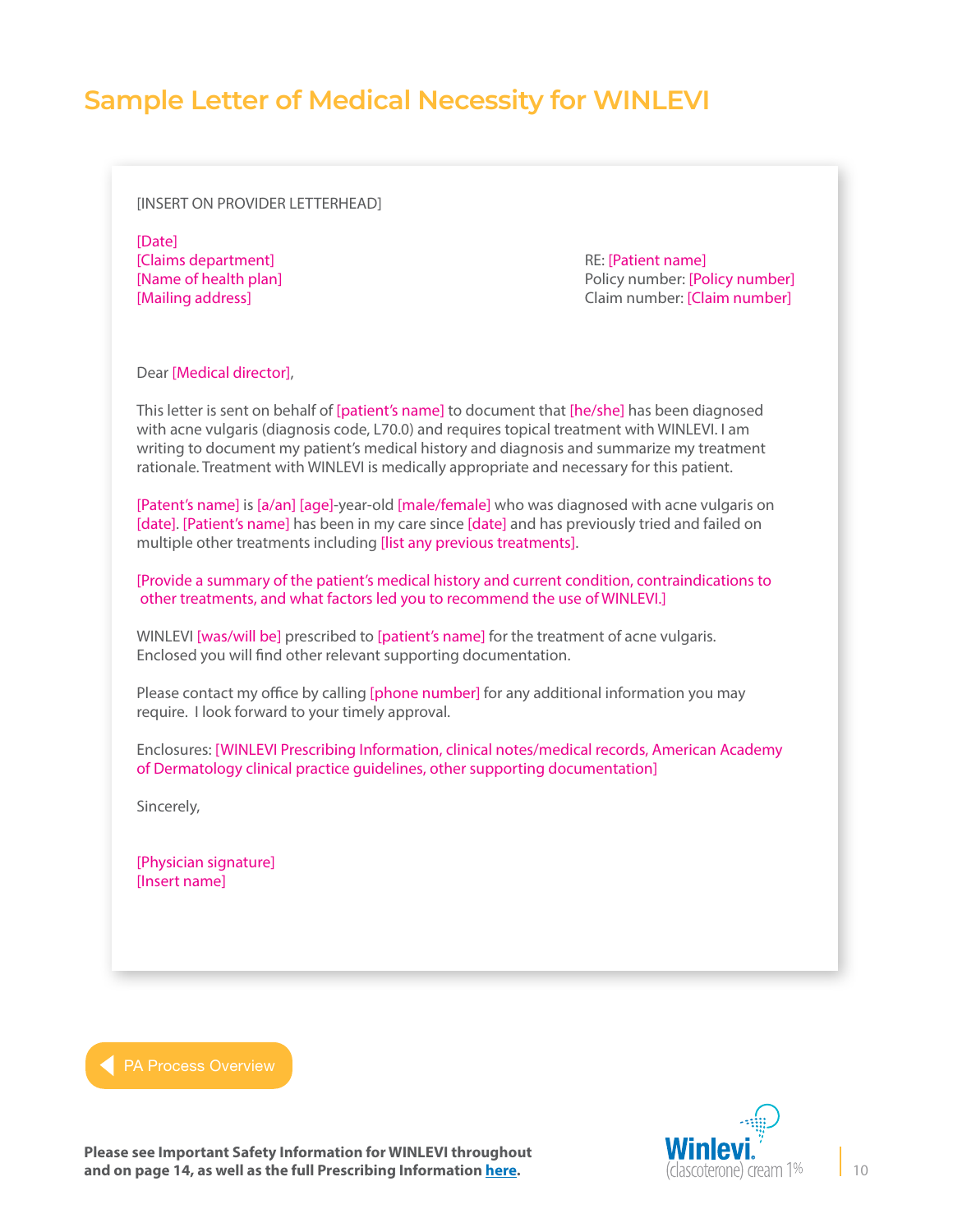# <span id="page-10-0"></span>**Suggestions for a Formulary Exception Request Letter**

This type of letter can be used when WINLEVI is not listed on a formulary or if it has an NDC block. While the plan may provide a form on its website that can be used to apply for an exception, you can refer to the information in this kit to see what is typically required.

This letter is written and sent by the patient, with the help of their physician. The letter should also be signed by the physician. It should be submitted along with a copy of the patient's relevant medical records and a Letter of Medical Necessity (see pages 9 and 10).

The following is an example outline for information that should be included within the Formulary Exception Request Letter. If your patient is requesting an exception to the formulary to fill their prescription for WINLEVI, ensure they include the following information:

- **Patient's name, DOB, sex, and policy information at the top of the letter**
- **The patient is requesting an exception to your formulary to fill [his/her] prescription for WINLEVI**
- **Patient has been diagnosed with acne vulgaris (diagnosis code, L70.0)**
- **Past treatments include [list previous treatments and drugs]. Enclosed are medical records and a Letter of Medical Necessity from [physician name] supporting the request for the formulary exception approval of WINLEVI**

(Note: Medical records should include the records from the date WINLEVI was first prescribed to the patient)

- **The main reasons for requesting this exception are [main medical necessity points]**
- **[Physician name] can be contacted at [phone number] to answer any additional questions or to participate in a peer-to-peer review discussing the necessity of providing a formulary exception for the use of WINLEVI for this patient**
- **Include physician and patient signature at the bottom of the letter**
- **If this is a second- or third-level appeal for formulary exception, include level of appeal, letter of denial, and medical notes in response to denial**



NDC, National Drug Code.

**Please see Important Safety Information for WINLEVI throughout and on page 14, as well as the full Prescribing Information [here](https://www.winlevi-hcp.com/pdf/winlevi-prescribing-information.pdf).**

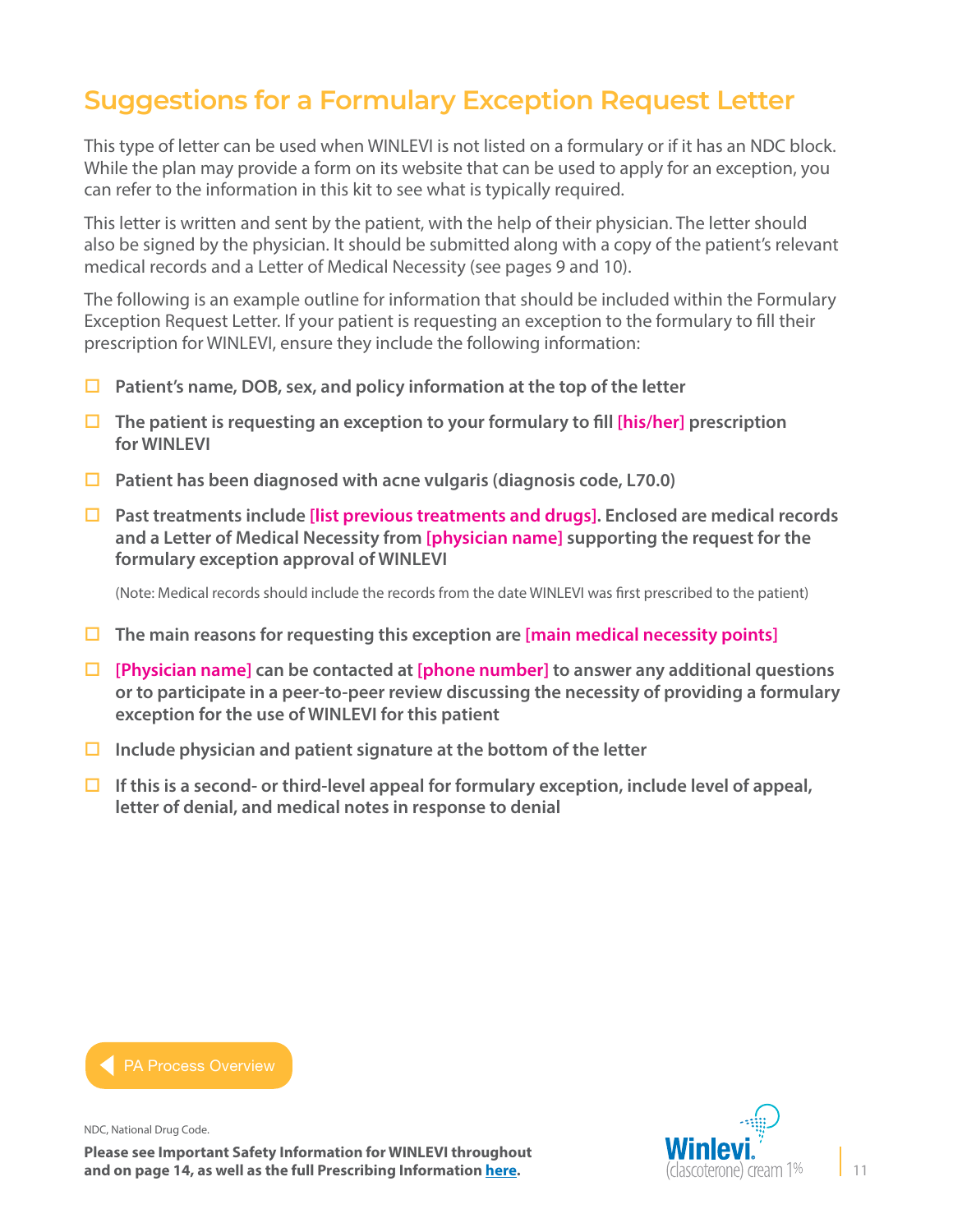## **Sample Formulary Exception Request Letter for WINLEVI**

#### [INSERT ON PROVIDER LETTERHEAD]

[Date] [Claims department] **RE:** [Patient name]

[Name of health plan] Policy number: [Policy number] [Mailing address] Claim number: [Claim number]

Dear [Medical director],

This letter is sent on behalf of [patient's name] to request an exception to your formulary for WINLEVI. [Patient's name] is [a/an] [age]-year-old [male/female] who was diagnosed with acne vulgaris (diagnosis code, L70.0) on [date]. I am writing to document my patient's medical history and diagnosis and summarize my treatment rationale. Treatment with WINLEVI is medically appropriate and necessary for this patient.

[Provide a summary of the patient's medical history and current condition, tried and failed treatments, contraindications to other treatments, what factors led you to recommend the use of WINLEVI, and reasons for requesting this exception.]

I hope you will agree WINLEVI is appropriate and medically necessary to treat [patient's name] and will support this request for a formulary exception. Enclosed you will find other relevant documentation that supports this request.

Please contact my office by calling [phone number] for any additional information you may require or to participate in a peer-to-peer review discussing the necessity of providing a formulary exception for the use of WINLEVI for this patient. I look forward to your timely approval of this formulary exception request.

Enclosures: [WINLEVI Prescribing Information, clinical notes/medical records, American Academy of Dermatology clinical practice guidelines, other supporting documentation]

Sincerely,

[Physician signature] [Patient signature] [Insert name] [Insert name]



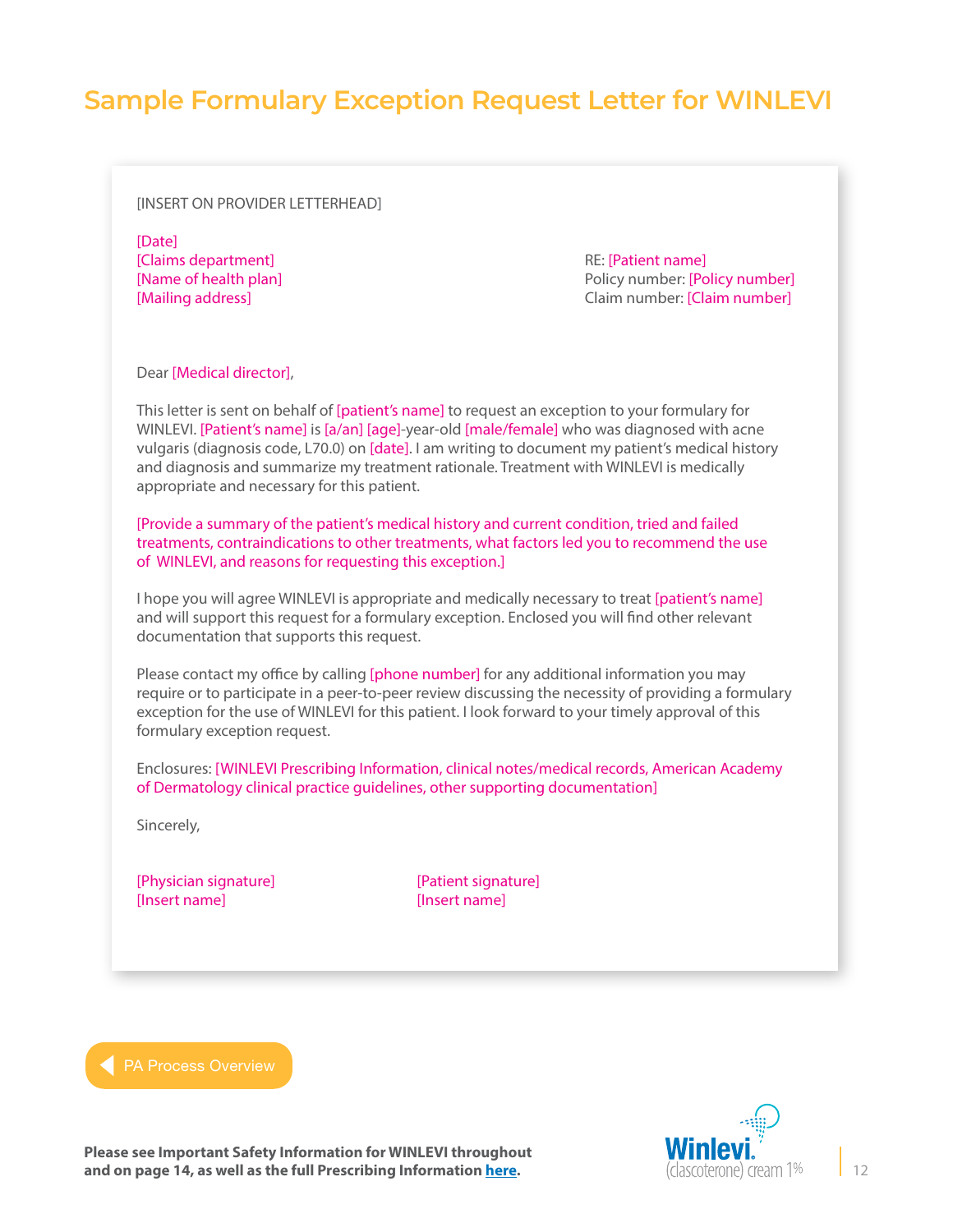# covermymeds®

## PA Determinations, Faster.

### **PA SUPPORT IS AVAILABLE FOR WINLEVI THROUGH COVERMYMEDS.**

Through an online platform and integrations with 75% of EHRs, more than 750,000 providers use CoverMyMeds to electronically submit PA requests to every health plan.

| Submit requests for any  |
|--------------------------|
| medication and all plans |

**02**

**05**

Receive faster PA determinations, often in real time

Automatically renew previously submitted PA requests

Use the solution at no cost

#### **HOW TO INITIATE A PA REQUEST AT THE PROVIDER OFFICE:**

**Create an account with CoverMyMeds**, or log into your existing account at covermymeds.com. **01**

Shorten time to therapy by creating a PA request required for treatment.

Fill in medical details and then **click one button to electronically submit the request** to any plan for determination.

#### **HOW TO COMPLETE A PHARMACY INITIATED REQUEST:**

**Create an account with CoverMyMeds**, or log into your existing account at covermymeds.com. On your CoverMyMeds dashboard, click "Enter Key." Enter the access key, as well as **your patient's last name and DOB,** as indicated on the fax. You'll see that most of the request is already completed. **01 02 03**

Fill in any remaining fields and click "Send to Plan." **04**

> Mark determinations directly in your CoverMyMeds account. Once it's determined by the plan, the pharmacy will be notified of the outcome.

#### Questions? CoverMyMeds can help.

Live support: call 1-866-452-5017 or chat at [covermymeds.com](https://www.covermymeds.com/main/)  FAQ and webinar registration: [go.covermymeds.com/help](https://www.covermymeds.com/main/support/)